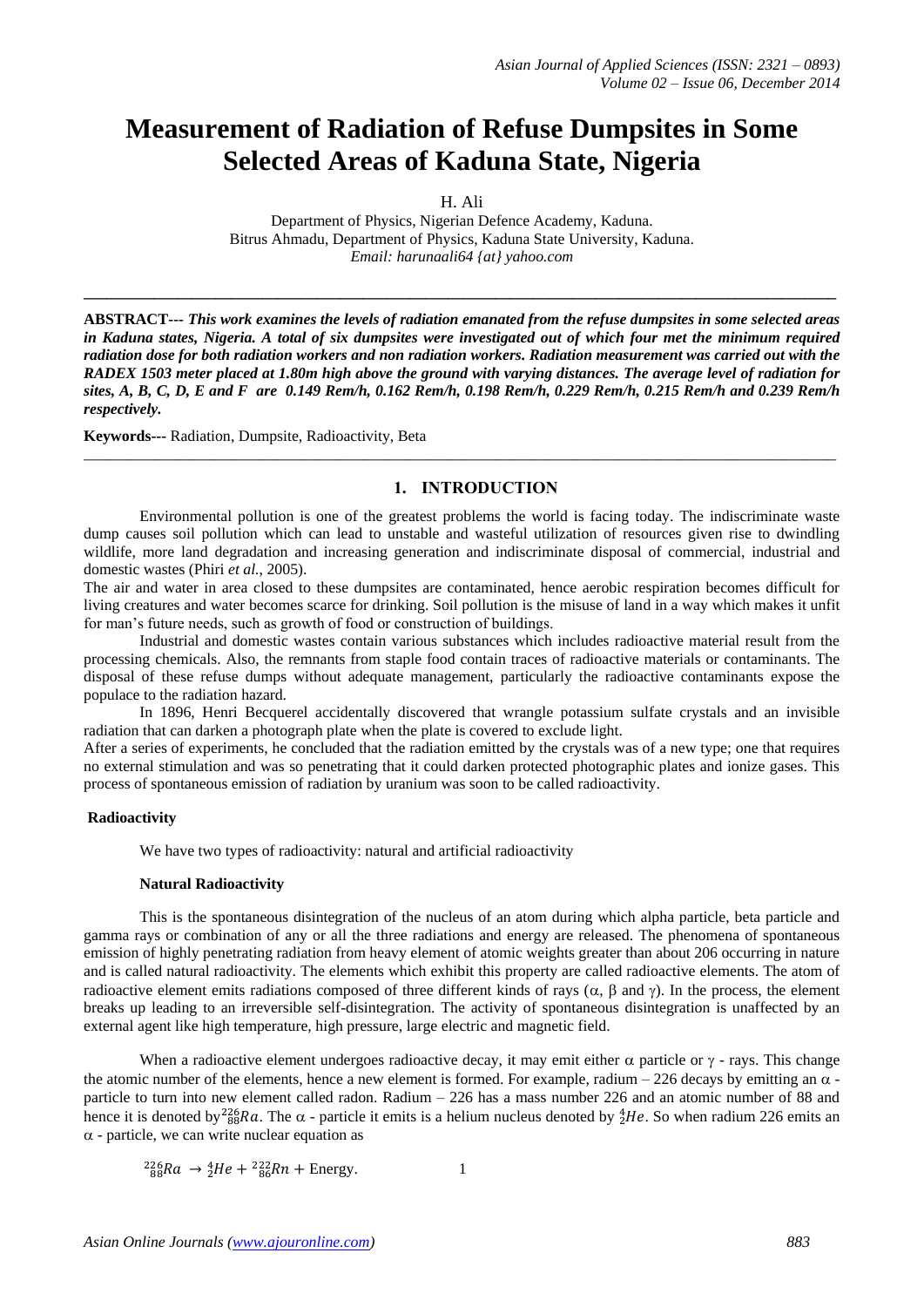#### **Artificial Radioactivity**

An ordinary material not normally radioactive is made radioactive by bombarding it with radioactive particles.

Artificial disintegration was first achieved by Rutherford when he disrupted nitrogen nucleus with energetic  $\alpha$  - particles, to produce first of all isotope of fluorine. The fluorine nucleus being unstable disintegrates as shown in the equation below:

$$
{}_{2}^{4}He + {}_{7}^{14}N \rightarrow {}_{9}^{18}F \rightarrow {}_{8}^{17}O + {}_{1}^{1}H + \text{Energy}
$$
 2

#### **2. RADIATION**

Radiation is a process in which energetic particles or energetic waves travel through a vacuum or through matter containing media that are required for their propagation. Radiation is a fact of life, we live in a world in which radiation is naturally present everywhere. Light and heat from nuclear reaction in the sun are essential to our existence.

Radioactive materials occur naturally throughout the environment and our bodies contain radioactive materials such as  $carbon - 14$ , polonium – 120 and potassium – 140 quite naturally. All life on earth has evolved in the presence of this radiation since the discovery of  $X$  – rays and radioactivity more than 100 years ago, we have found ways of producing radiation and radioactive materials artificially. The first use of  $X$  – rays was in the medical diagnosis, within six months of their discovery in 1895 by Wilhelm Roentgen. So, a benefit from the use of radiation was established very early but equally some of the potential danger of radiation become apparent in the Doctors and Surgeons who over exposed themselves to  $X$  – rays in the early 1900's. Since then, many different applications of radiation and radioactive materials have been developed. Radiation is classified according to the effects it produces on matter; we have ionizing and nonionizing radiation.

Ionizing radiation includes cosmic rays,  $X - rays$  and the radiation from radioactive materials. Non-ionizing radiation includes ultraviolet light, radiant heat, radio waves.

It has been prepared by the International Atomic Energy Agency (IAEA) in corporation with the national radiological protection board (United Kingdom) as a board over-view of the subject of ionizing radiation, it effects and uses, as well as the measures in place to use it safely.

As the United nation agency for nuclear science and it peaceful application, the IAEA offer a broad spectrum of expertise and programmes to foster the safe use of radiation internationally. It has statutory responsibility for the development of safety standards that are put in place to manage the wide variety of application that use Radiation. It provides assistance to its member states on the application of those standards through training courses and advisory services. It also facilitates information exchanging through conferences and publications.

When ionizing radiations pass through matter, they may interact with whole atoms, electrons or neutrons. In this case, the radiations can be referred to as incident particles or photons and the particles with which they interact are usually described as target particles. The interaction process is often described as a collision as many interactions involve long range forces, such as electrostatic force that do not require close contact, with these reservations, however, the interaction may be regarded as collision between the incident and the target particles.

#### **Measurement Sites**

Kaduna State was created on the 27th May, 1976, it lies on latitude  $(9^003^1N$  and  $11^032^1N)$  of the equator and longitude ( $6^{0}05^{1}E$  and  $8^{0}38^{1}E$ ) of Greenwich Meridian.

The state has land mass of 46,053 SqKm which is about 5% of total land mass of Nigeria. According to 2006 census, the state has a population of about 6,116,503.

Kaduna State share boundaries with Zamfara, Katsina, Plateau, Niger, Kaduna, Nassarawa, Bauchi and FCT to the south. The map of Kaduna State indicating the studied sites is shown in figure 1.1 below.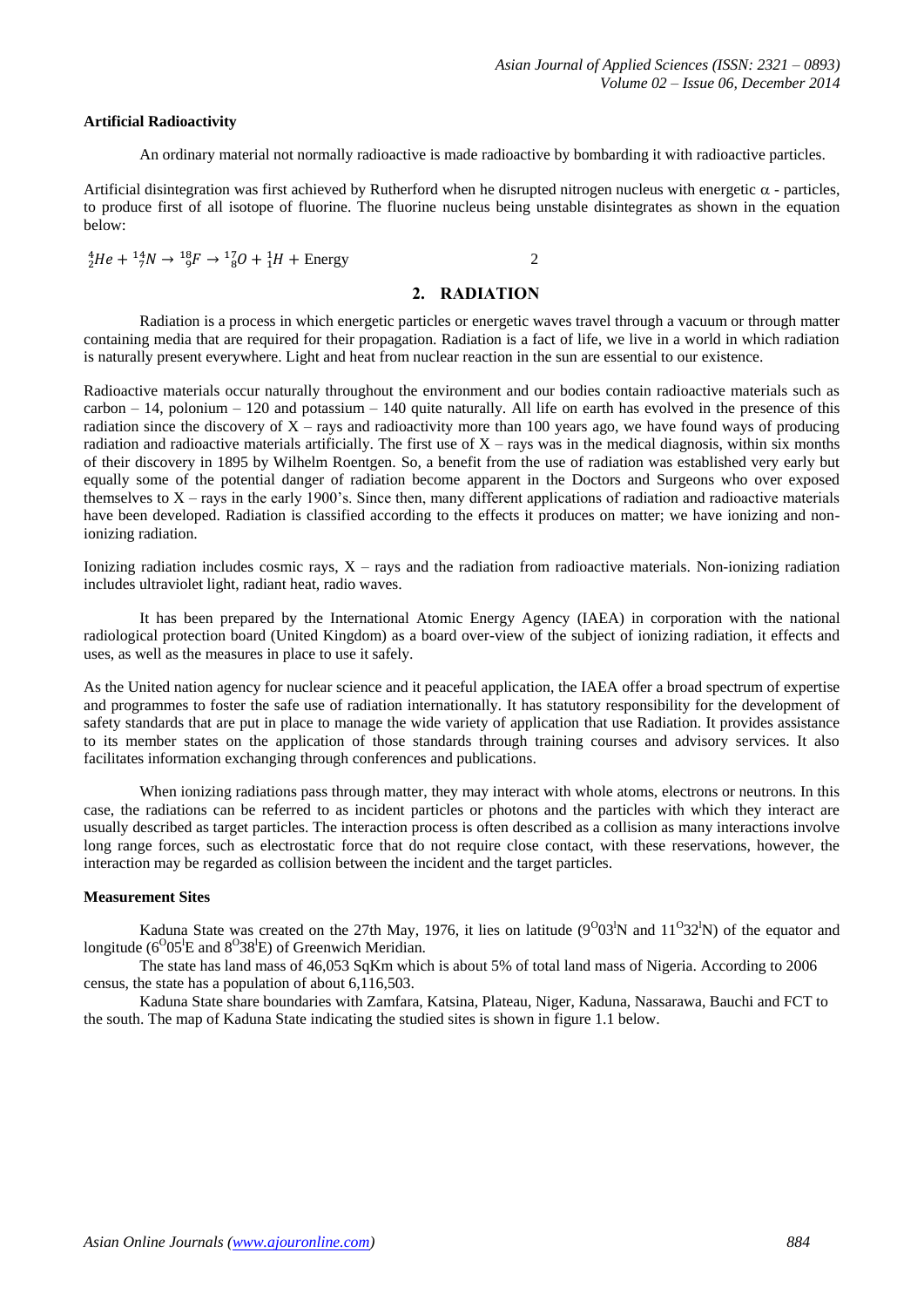

Fig 1.1: Map of Kaduna metropolis showing the dumpsites

# **3. MATERIALS AND METHODOLOGY**

Measurements of background radiation and radioactivity are of great importance and interest in medical physics not only for many practical reasons, but also for more fundamental scientific reasons (Quindos *et al.*, 1994).

The radiation originates from the action of stars, which are vast nuclear reactors. It is the direct result of the action of the sun (such as neutrino, pion, meson). Cosmo-genic radionuclide arises from the collision of highly energetic cosmic ray particles with stable element like Geiger-Muller, Radex Meter, Gas-filled detector, scintillation detectors and the semiconductor detectors could be used to measure these radiations.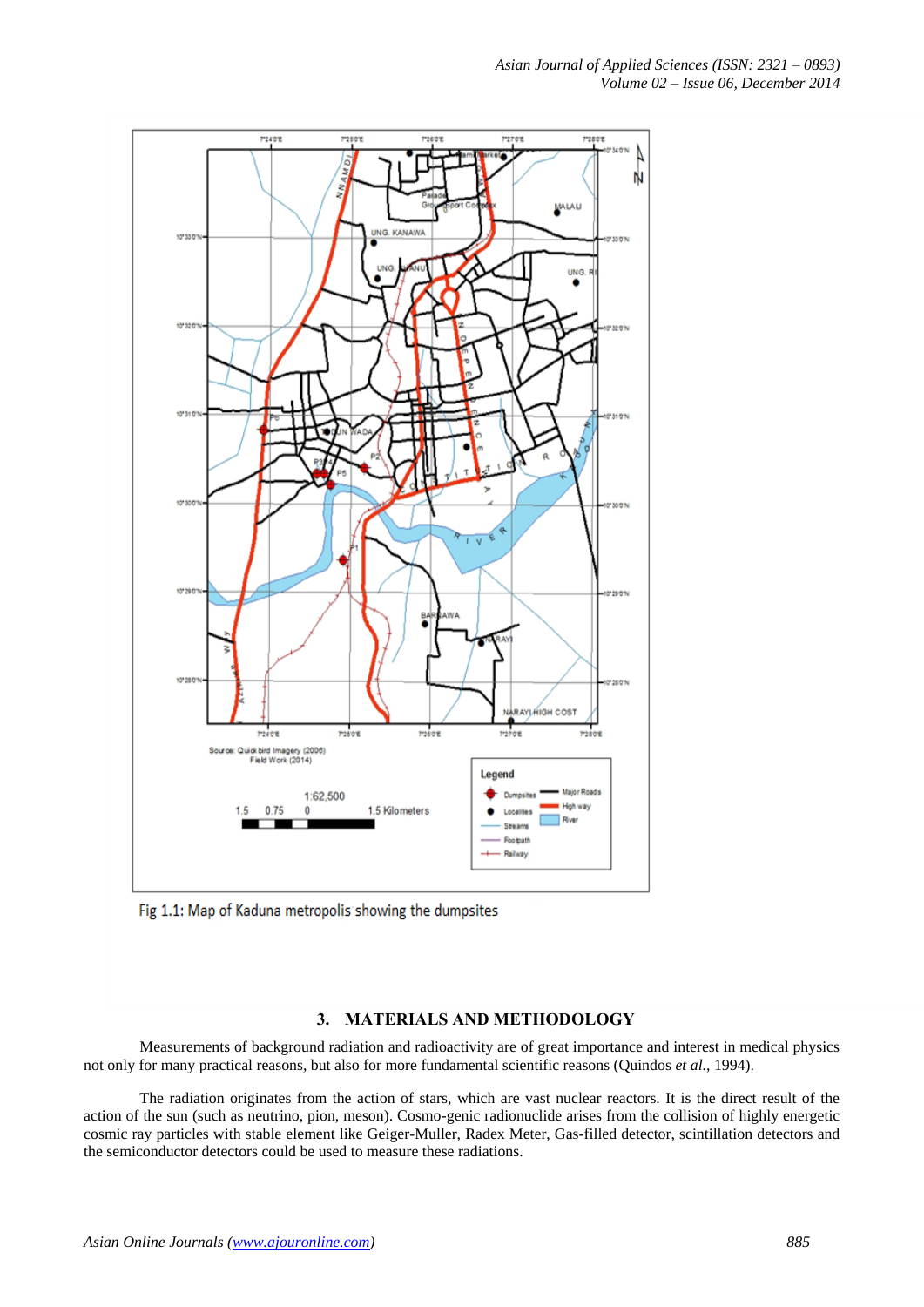However, in this project, the RADEX 1503 meter was used. The RADEX 1503 is a versatile gamma radiation detector designed for a wide range of applications involving the detection of abnormal or elevated radiation levels. It could also be used to determine background radiation of a place and it has exposure rate from 0.05 µSv/hr to 10Sv/hr, 5  $\mu$ Sv/hr to 1 KR/hr, dose rate 0.01  $\mu$ Sv to 10 Sv, 1  $\mu$ R to 1 KR, dose.

The RADEX 1503 is compact, light weight and water proofed. Its performance and its user friendly interface make it the perfectly suitable device for monitoring and detections of radiological hazards. The device is portable and economically cost effective.

# **4. MATERIALS USED**

The materials used in carrying out the practical are as follows:

- i. RADEX 1503 meter
- ii. Measuring tape
- iii. Stop watch

The figure 3.1 below show the pictures of the above mentioned instruments used in carrying out the practical.



The various radiation values corresponding to distance (5 m to 30 m) were measured using the measuring tape at six different locations in the morning, afternoon and evening using the RADEX 1503 meter. The meter was placed at a height of 1.5 m above the ground in each case. Also, two radiation values/readings were measured and recorded after one minute for each distance from the source of radiation and the mean radiation was calculated for accuracy.

### **5. RESULTS AND ANALYSIS**

From the measurements carried out at the study areas, values of ionizing radiations were obtained at different locations for different time intervals in the morning, after and evening.

### **SITE A (ASABA ROAD, KAKURI, KADUNA)**

For distances 5 m to 30 m, the values of radiations in  $\mu$ Sv/h were obtained in the morning, afternoon and evening.

In the morning, the radiation values varies from 0.11  $\mu$ Sv/h to 0.22  $\mu$ Sv/h, in the afternoon, the radiation values varies from 0.14  $\mu$ Sv/h to 0.24  $\mu$ Sv/h while that of the evening varies from 0.13  $\mu$ Sv/h to 0.22  $\mu$ Sv/h. Table 4.1 shows the radiation values obtained in the morning, afternoon and evening for this site while fig 1 shows a plot of Radiation  $(\mu Sv/h)$  against Distance (m) for the site.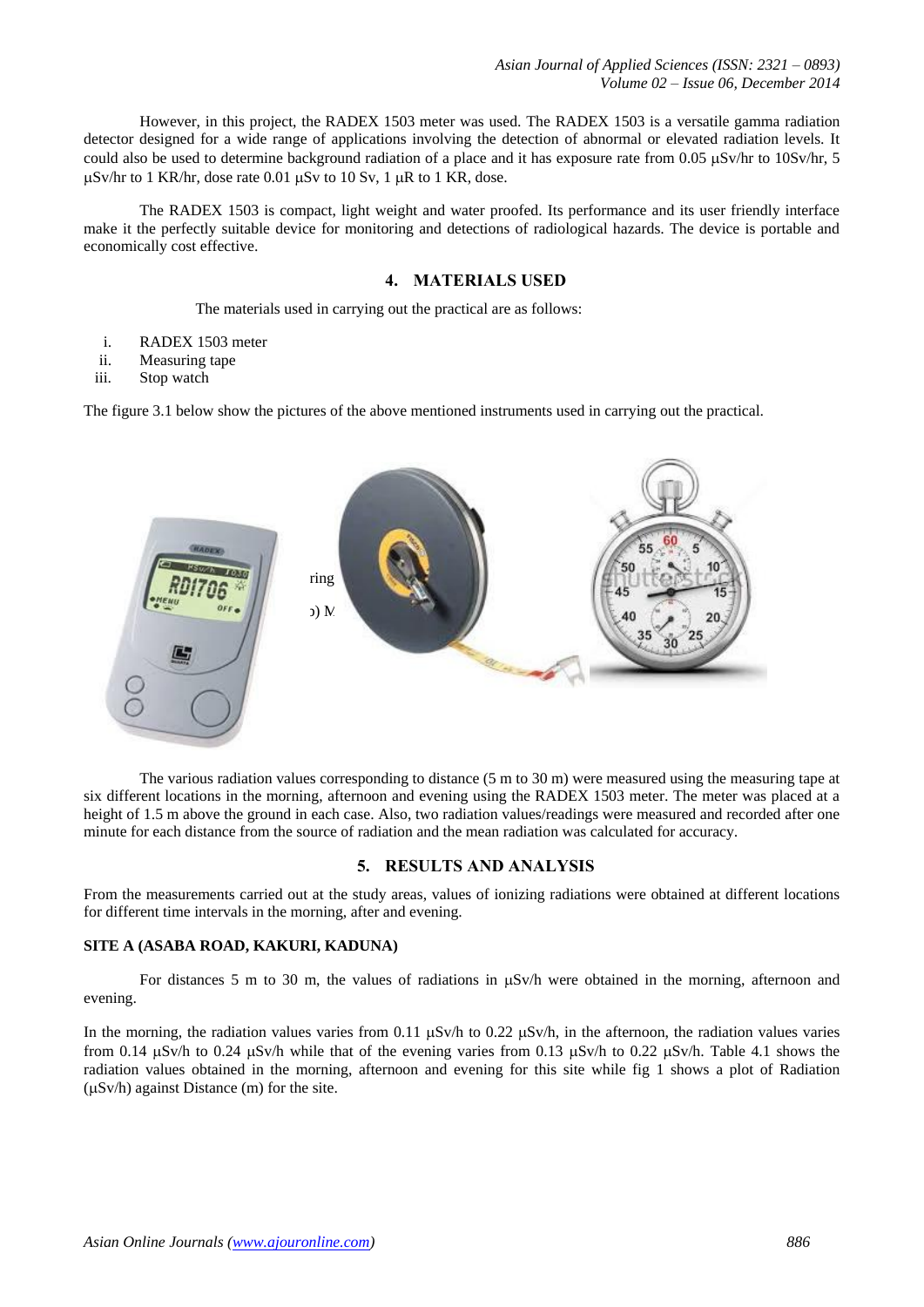| S/N | <b>Distance</b> | <b>Radiation</b><br>in<br>the | <b>Radiation</b><br>in<br>the | <b>Radiation</b><br>the<br>in |
|-----|-----------------|-------------------------------|-------------------------------|-------------------------------|
|     | (meter)         | Morning $(\mu Sv/h)$          | Afternoon (µSv/h)             | Evening $(\mu Sv/h)$          |
| Ι.  |                 | 0.22                          | 0.24                          | 0.22                          |
| 2.  | 10              | 0.19                          | 0.21                          | 0.18                          |
| 3.  | 15              | 0.17                          | 0.20                          | 0.17                          |
| 4.  | 20              | 0.14                          | 0.18                          | 0.16                          |
| 5.  | 25              | 0.12                          | 0.16                          | 0.15                          |
| 6.  | 30              | 0.11                          | 0.14                          | 0.13                          |

## TABLE 4.1: RADIATION VALUES FOR SITE A



Fig.2: Plot of Radiation ( $\mu$ Sv/h) against Distance (m) for site A

# **SITE B (BASHAMA ROAD, TUDUN WADA, KADUNA)**

The values of radiations for distances 5 m to 30 m were obtained in the morning, afternoon and evening. In the morning, the radiation varies from 0.12  $\mu$ Sv/h to 0.23  $\mu$ Sv/h while in the afternoon, it varies from 0.15  $\mu$ Sv/h to 0.26  $\mu$ Sv/h values of radiation in the evening varies from 0.13  $\mu$ Sv/h to 0.24  $\mu$ Sv/h. The various radiation values obtained in the morning, afternoon and evening for this site are shown in fig. 2, that is, a plot of Radiation  $(\mu Sv/h)$  against Distance (m) obtained in the site.

| S/N | <b>Distance</b> | <b>Radiation in the</b> | <b>Radiation in the</b> | <b>Radiation in the</b> |
|-----|-----------------|-------------------------|-------------------------|-------------------------|
|     | (meter)         | Morning $(\mu Sv/h)$    | Afternoon $(\mu Sv/h)$  | Evening $(\mu Sv/h)$    |
|     |                 | 0.23                    | 0.26                    | 0.24                    |
| 2.  | 10              | 0.21                    | 0.24                    | 0.22                    |
| 3.  | 15              | 0.18                    | 0.22                    | 0.19                    |
| 4.  | 20              | 0.16                    | 0.19                    | 0.18                    |
| 5.  | 25              | 0.13                    | 0.17                    | 0.14                    |
| 6.  | 30              | 0.12                    | 0.15                    | 0.13                    |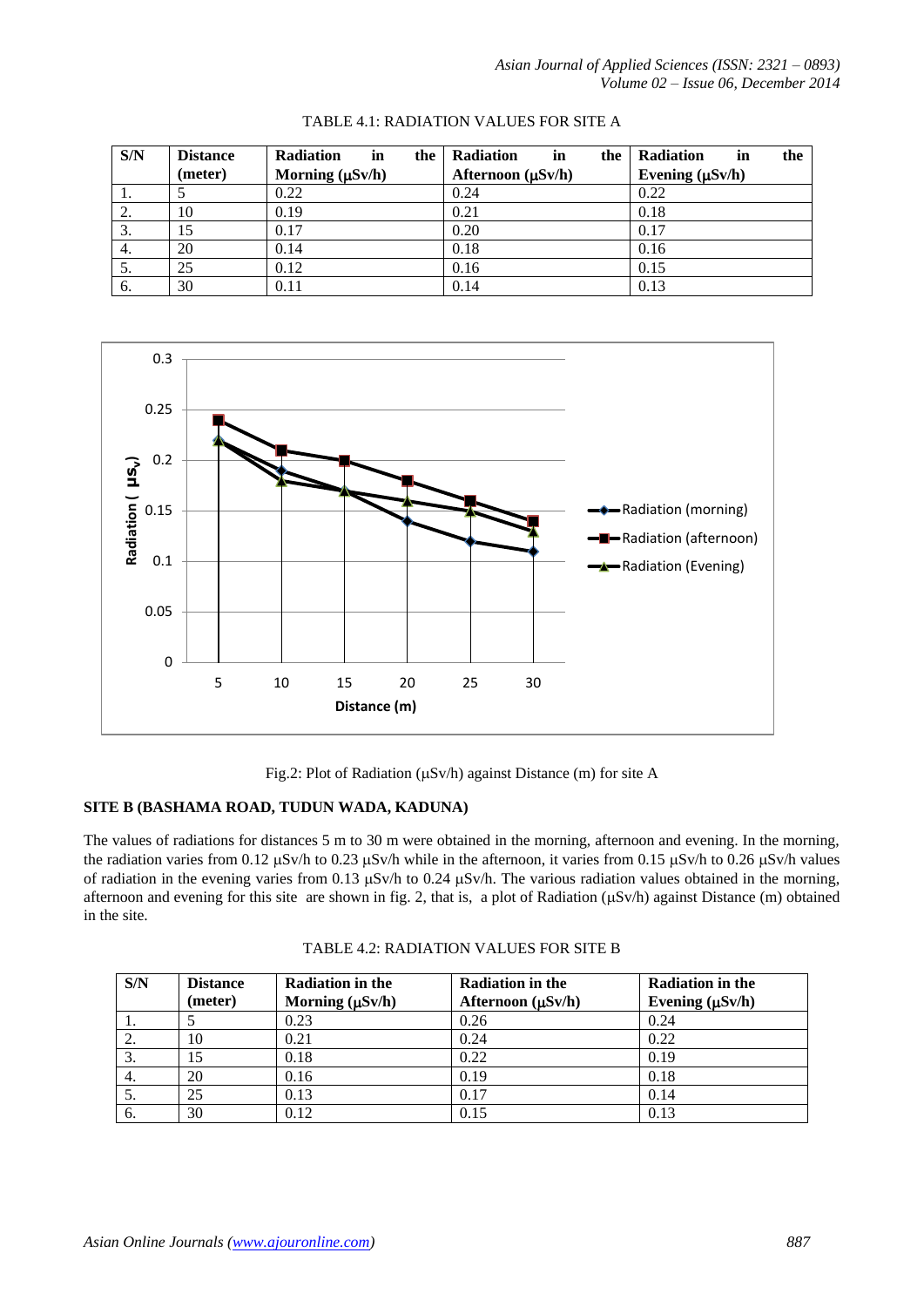

Fig 3: Plot of Radiation ( $\mu$ Sv/h) against Distance (m) for site B

# **SITE C (MASHI ROAD, TUDUN WADA, KADUNA**

The values of radiations for distances 5 m to 30 m were obtained in the morning, afternoon and evening. In the morning, the radiation varies from 0.16  $\mu$ Sv/h to 0.26  $\mu$ Sv/h while in the afternoon, it varies from 0.185  $\mu$ Sv/h to 0.30  $\mu$ Sv/h values of radiation in the evening varies from 0.17  $\mu$ Sv/h to 0.28  $\mu$ Sv/h. The various radiation values obtained in the morning, afternoon and evening for site C are shown in fig.4.

| S/N | <b>Distance</b> | <b>Radiation</b><br>in<br>the | Radiation<br>in<br>the | <b>Radiation</b><br>the<br>in |
|-----|-----------------|-------------------------------|------------------------|-------------------------------|
|     | (meter)         | Morning $(\mu Sv/h)$          | Afternoon (µSv/h)      | Evening $(\mu Sv/h)$          |
| 1.  |                 | 0.26                          | 0.30                   | 0.28                          |
| 2.  | 10              | 0.25                          | 0.265                  | 0.26                          |
| 3.  |                 | 0.235                         | 0.24                   | 0.255                         |
| 4.  | 20              | 0.20                          | 0.225                  | 0.21                          |
| 5.  | 25              | 0.19                          | 0.205                  | 0.20                          |
| 6.  | 30              | 0.16                          | 0.185                  | 0.17                          |

| TABLE 4.3: RADIATION VALUES FOR SITE C |  |  |
|----------------------------------------|--|--|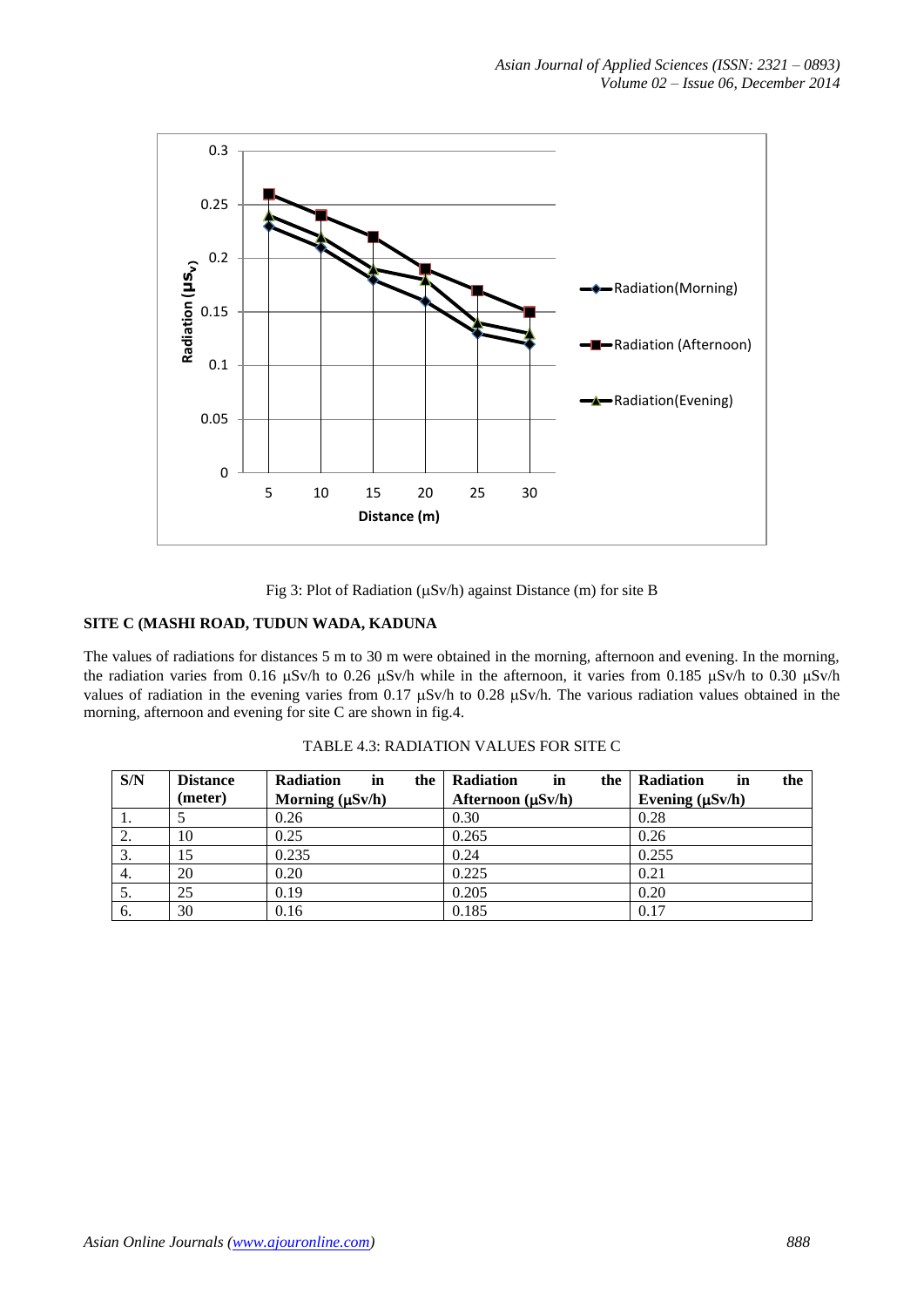

Fig.4: Plot of Radiation ( $\mu$ Sv/h) against Distance (m) obtained in site C

# **SITE D (MASHI ROAD, TUDUN WADA, KADUNA)**

The various values of radiations for distances, 5 m to 30 m were obtained in the morning, afternoon and evening for this site. In case of the morning, the radiation varies from 0.20  $\mu$ Sv/h to 0.29  $\mu$ Sv/h in the afternoon, it varies from 0.22  $\mu$ Sv/h to 0.35  $\mu$ Sv/h while that of evening varies from 0.20  $\mu$ Sv/h to 0.32  $\mu$ Sv/h. Table 4.4 shows the various radiation values obtained for site D in the morning, afternoon and evening while fig.4.4 Shows a plot of Radiation ( $\mu$ Sv/h) against distance (m) obtained in site D.

| S/N              | <b>Distance</b> | <b>Radiation</b><br>the<br>in | <b>Radiation</b><br>in<br>the | <b>Radiation</b><br>the<br>in |
|------------------|-----------------|-------------------------------|-------------------------------|-------------------------------|
|                  | (meter)         | Morning $(\mu Sv/h)$          | Afternoon $(\mu Sv/h)$        | Evening $(\mu Sv/h)$          |
| 1.               |                 | 0.29                          | 0.35                          | 0.32                          |
| 2.               | 10              | 0.27                          | 0.33                          | 0.30                          |
| 3.               |                 | 0.25                          | 0.30                          | 0.26                          |
| $\overline{4}$ . | 20              | 0.23                          | 0.27                          | 0.23                          |
| 5.               | 25              | 0.22                          | 0.24                          | 0.21                          |
| 6.               | 30              | 0.20                          | 0.22                          | 0.20                          |

TABLE 4.4: RADIATION VALUES FOR SITE D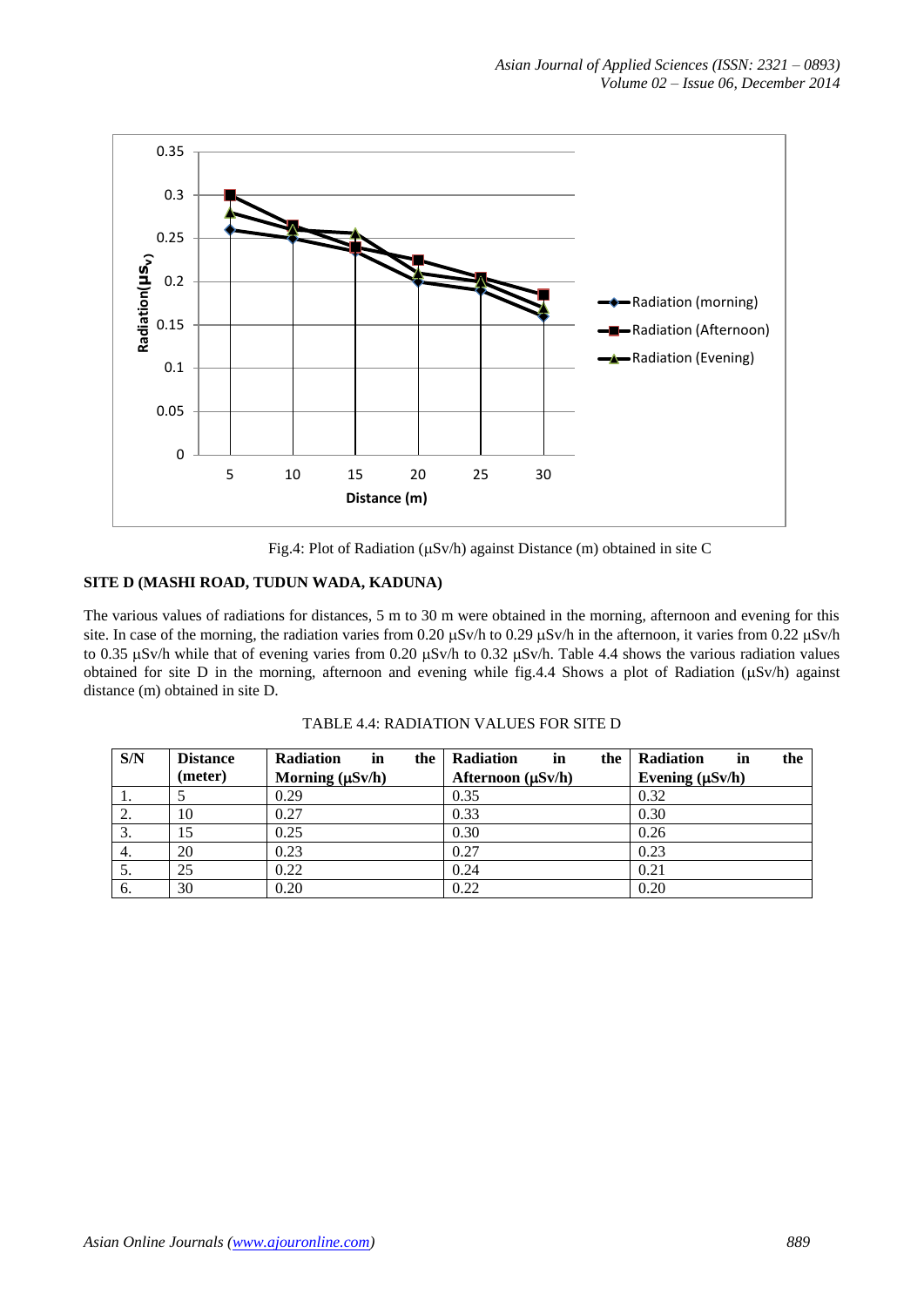

Fig.5: Plot of Radiation ( $\mu$ Sv/h) against Distance (m) obtained in site D.

# **SITE E (KANKARA ROAD, TUDUN WADA, KADUNA)**

Radiation values for various distances, 5 m to 30 m were obtained in the morning, afternoon and evening for this site. Morning radiation values vary from 0.19  $\mu$ Sv/h to 0.28  $\mu$ Sv/h while those of afternoon and evening vary from 0.215  $\mu$ Sv/h to 0.33 $\mu$ Sv/h and from 0.202  $\mu$ Sv/h to 0.295  $\mu$ Sv/h respectively..

| TABLE 4.5: RADIATION VALUES FOR SITE E |  |  |
|----------------------------------------|--|--|
|                                        |  |  |

| S/N              | <b>Distance</b> | <b>Radiation</b><br>in<br>the | <b>Radiation</b><br>in<br>the | Radiation<br>the<br>in |
|------------------|-----------------|-------------------------------|-------------------------------|------------------------|
|                  | (meter)         | Morning $(\mu Sv/h)$          | Afternoon $(\mu Sv/h)$        | Evening $(\mu Sv/h)$   |
| .,               |                 | 0.28                          | 0.33                          | 0.295                  |
| 2.               | 10              | 0.255                         | 0.295                         | 0.27                   |
| 3.               | 15              | 0.245                         | 0.27                          | 0.255                  |
| $\overline{4}$ . | 20              | 0.21                          | 0.245                         | 0.235                  |
| 5.               | 25              | 0.205                         | 0.22                          | 0.21                   |
| 6.               | 30              | 0.19                          | 0.215                         | 0.205                  |



Fig.6: Plot of Radiation ( $\mu$ Sv/h) against Distance (m) obtained in site E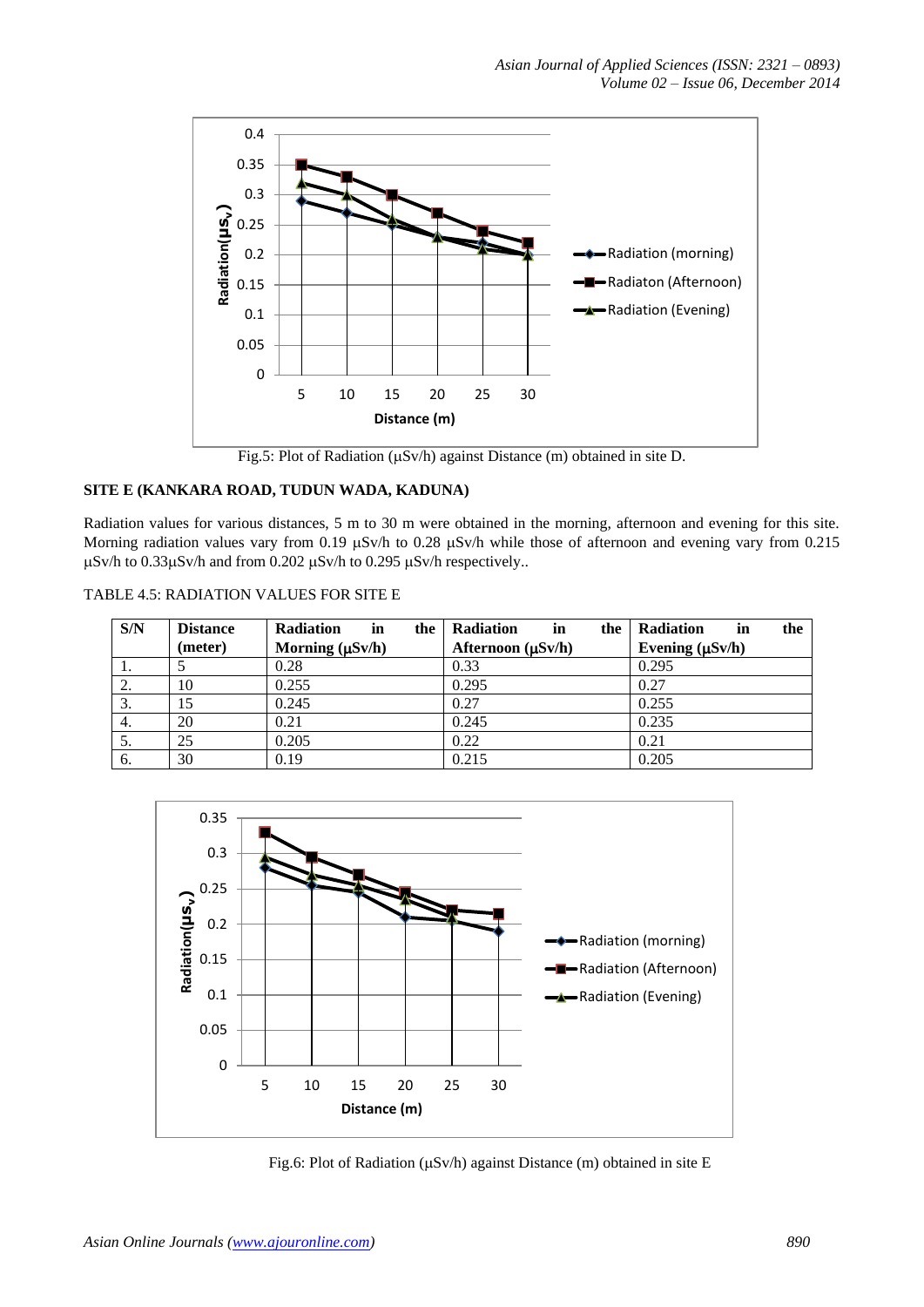### **SITE F (DUTSI MMA ROAD, TUDUN WADA, KADUNA)**

As done for previous sites, morning, afternoon and evening radiations were obtained for this site. Morning radiation varies from 0.195  $\mu$ Sv/h to 0.29  $\mu$ Sv/h while afternoon radiation varies from 0.23 $\mu$ Sv/h to 0.38  $\mu$ Sv/h. Evening radiation varies from 0.202  $\mu$ Sv/h to 0.33  $\mu$ Sv/h. Table 4.6 shows radiation values obtained in the morning, afternoon and evening for site F while fig 6 shows a plot of Radiation ( $\mu$ Sv/h) against Distance (m) obtained in site F.

| S/N | <b>Distance</b> | <b>Radiation</b><br>in<br>the | <b>Radiation</b><br>in<br>the | Radiation<br>the<br>in |
|-----|-----------------|-------------------------------|-------------------------------|------------------------|
|     | (meter)         | Morning $(\mu Sv/h)$          | Afternoon $(\mu Sv/h)$        | Evening $(\mu Sv/h)$   |
| 1.  |                 | 0.29                          | 0.38                          | 0.33                   |
| 2.  | 10              | 0.275                         | 0.35                          | 0.31                   |
| 3.  |                 | 0.25                          | 0.30                          | 0.30                   |
| 4.  | 20              | 0.235                         | 0.27                          | 0.285                  |
| 5.  | 25              | 0.22                          | 0.26                          | 0.24                   |
| 6.  | 30              | 0.195                         | 0.23                          | 0.20                   |

### TABLE 4.6: RADIATION VALUES FOR SITE F





### **6. DATA INTERPRETATION AND DISCUSSION**

The values of the radiation obtained in the morning, afternoon and evening for sites named A, B, C, D, E and F are recorded in tables 4.1 to 4.6. These values are in  $\mu$ Sv/h. Therefore the average radiation in the morning, afternoon and evening for each site is obtained by adding the individual radiations obtained and dividing by the number of readings recorded.

The detection of the level of ionizing radiations was successfully achieved using the RADEX 1503 meter. Data were collected from various sites and using these data, graphs of radiation  $(\mu Sv/h)$  against distance(m) were plotted for each of the sites A, B, C, D, E and F. An average radiation was determined for each site.

Consequently, average radiation per day and average radiation per year were calculated in milli Rem, (mRem) and Rems.